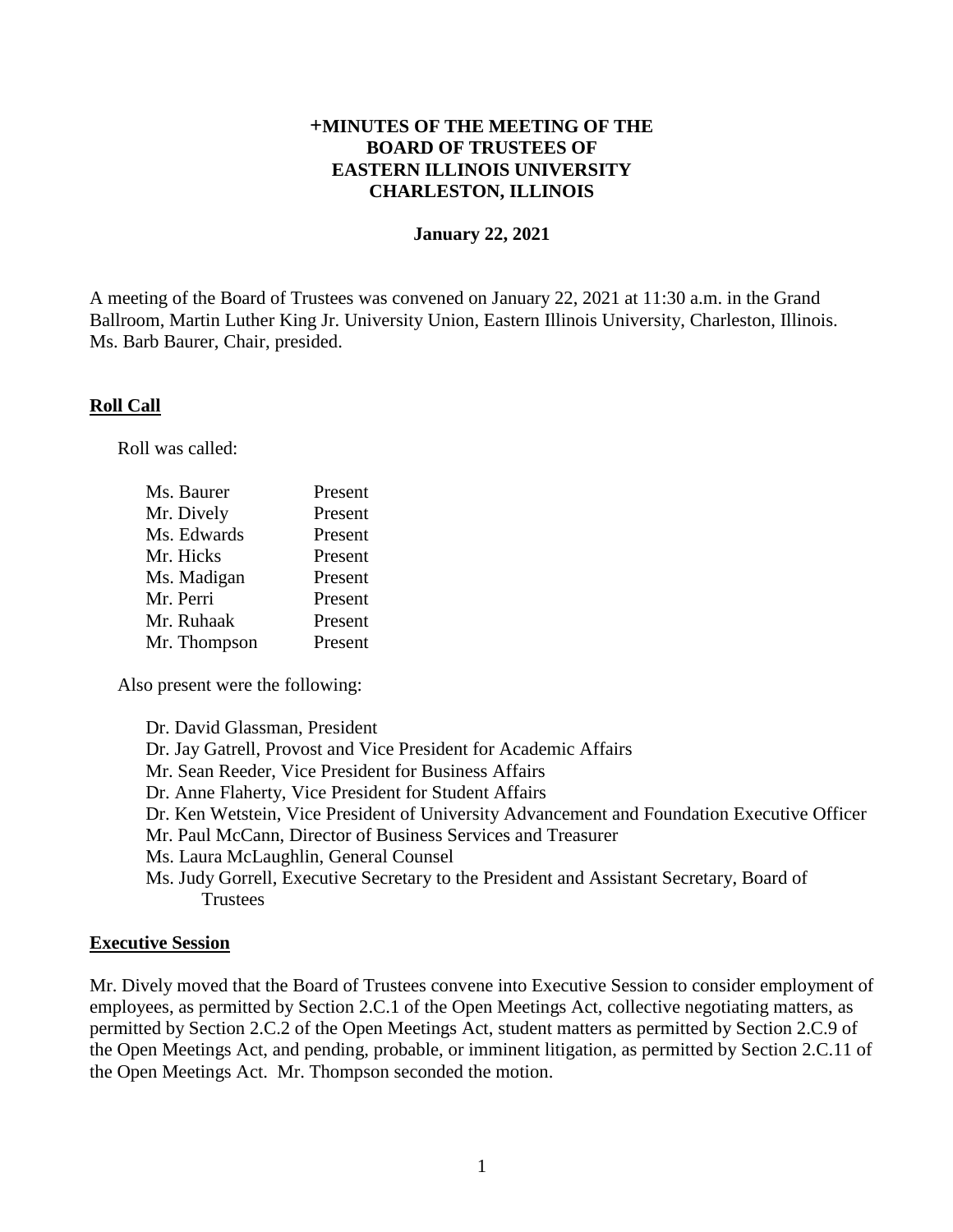Roll was called and the vote was as follows:

| Mr. Dively   | Yes |
|--------------|-----|
| Ms. Edwards  | Yes |
| Mr. Hicks    | Yes |
| Ms. Madigan  | Yes |
| Mr. Perri    | Yes |
| Mr. Ruhaak   | Yes |
| Mr. Thompson | Yes |
| Ms. Baurer   | Yes |
|              |     |

Motion carried.

Mr. Dively moved to return to Open Session. Mr. Perri seconded the motion.

Roll was called and the vote was as follows:

| Yes |
|-----|
| Yes |
| Yes |
| Yes |
| Yes |
| Yes |
| Yes |
| Yes |
|     |

Motion carried.

### **Information Items**

### **Report from Board Chair**

Chair Baurer welcomed everyone to the first BOT meeting of 2021. We are expecting to have a smooth beginning of this semester at the start of 2021. We have an opportunity to reflect on the progress and good things that have taken place. It is impressive how the President, his leadership team, faculty, staff, and students have handled the COVID situation—a wonderful indication of the spirit and cooperation of our campus. Hopefully, the same level of support will be on campus in the spring.

### **Committee Reports**

### Executive/Planning Committee

The committee received an update from Katie Anselment on governmental relations and how she handles her role in Springfield. The President provided an update on COVID and the actions being taken on campus. This spring EIU will be using the Shield IL saliva testing. We are prepared to test 500 individuals each week, 400 students and 100 employees. The tests will be taken to a lab in Decatur. Josh Norman talked about enrollment. Of his strategic plan initiatives, 94% are completed or are in progress. Josh also reported on Freshman Connection. The pilot program this year was a great success, and the number of participants next year will be doubled. Laura McLaughlin discussed the proposed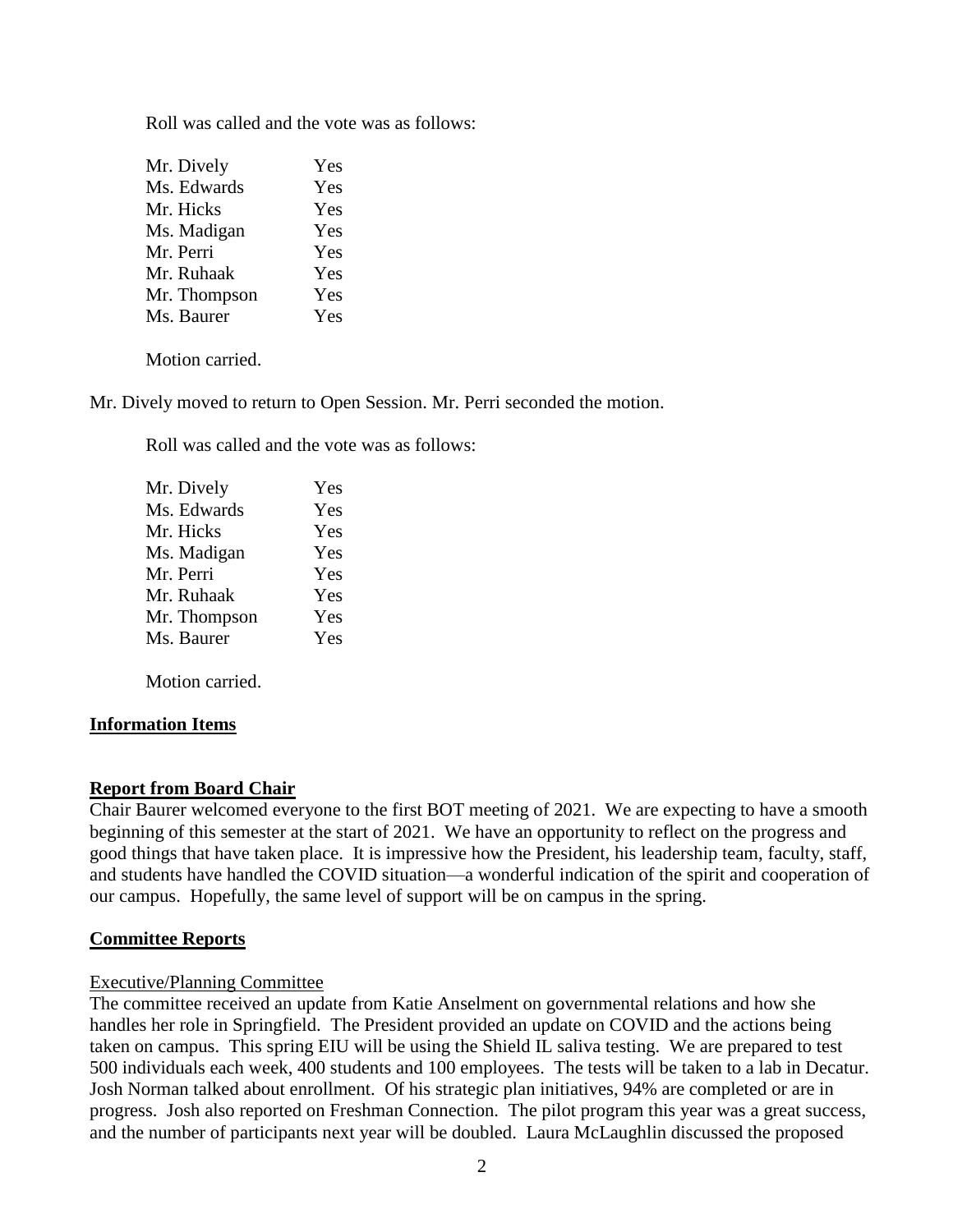revision to the Faculty Senate Constitution, the proposed revision to Board Regulation IV.J.2.b, and the Temporary COVID-19 Paid Sick Leave Policy, all of which will be on the agenda this afternoon for Board action. Chair Baurer discussed the Board Officer and Committee Chair positions.

### Finance and Audit Committee

Ms. Madigan reported that the committee received a good report on year-to-date financial results. As of November 30, 2020, we are comparable to other years. The committee received information on the purchase item, CART and VRI Accessibility Service, which will be on the agenda this afternoon as an action item. The committee received a detailed report on the Federal Economic Stimulus Program. CARES I money included \$2.25M for students and \$2.25M for institutional use. CARES II money included \$2.5M for students and \$5.6M for institutional use. GEER funds provided \$1.2M.

## Board Regulations – No report

# Academic and Student Affairs Committee

Ms. Edwards reported that VP Flaherty and Ms. Kingery of Career Services provided a report on placement rates for highly enrolled programs. Dr. Glassman noted the consistency of top majors from year to year. Employers continue to ask for liberal arts majors because of their writing and critical thinking skills.

VP Flaherty highlighted the Esports arena which opened in September 2019. The arena was visited by 4,359 people during the Fall 2019 semester and 2,170 during January – March 2020. As a result of COVID, the arena was temporarily closed, but thrived remotely.

Provost Gatrell provided a summary of the CR/NC grade type as a way to serve our students in response to the pandemic. The Provost also discussed the teaching modalities in Spring 2021. In the Fall of 2020, 26.8% off classes were face to face, 26% were hybrid, and 47.2% were online. The breakdown for Spring 2021 is similar with 22.1% face-to-face, 27.3% hybrid, and 50.6% online. The Provost also provided an overview of SJR41, which is designed to enhance student success.

### University Advancement and Alumni Relations Committee

Mr. Ruhaak reported that VP Wetstein gave his normal report. Activities are continuing the same positive trend as last year. The retention rate is 17.5% and the alumni giving rate is 2.21%. Alumni Association and Foundation activities are continuing through online means. The Foundation's total assets is a touch over \$100M. There is a Foundation meeting and an Alumni Association meeting this month.

### **Action Items**

A. Ms. Edwards moved to approve the minutes of November 13, 2020. Mr. Thompson seconded the motion.

Roll was called and the vote was as follows:

| Mr. Dively  | Yes |
|-------------|-----|
| Ms. Edwards | Yes |
| Mr. Hicks   | Yes |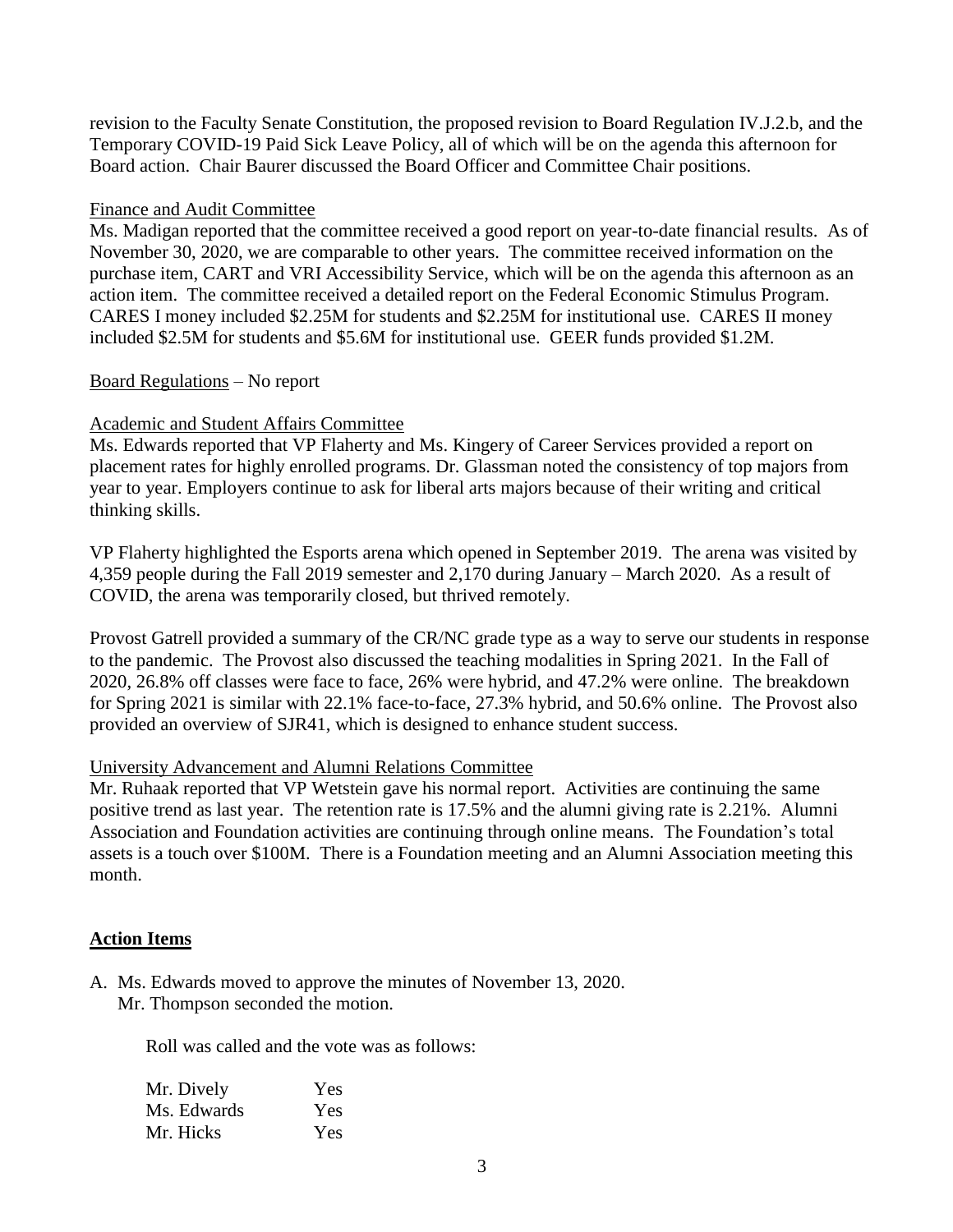| Ms. Madigan  | Yes |
|--------------|-----|
| Mr. Perri    | Yes |
| Mr. Ruhaak   | Yes |
| Mr. Thompson | Yes |
| Ms. Baurer   | Yes |
|              |     |

Motion carried.

B. Ms. Madigan moved to purchase Remote Communications Access Real- time Translation (CART) and Video Remote (VRI) from Alternative Communication Services, LLC, Lombard, IL at a cost not to exceed \$150,000/annually. The term of this agreement will be July 1, 2021 through June 30, 2023, with the option to renew for two (2) additional three-year periods. There was a 0% BEP goal. The fund source was Appropriated Funds. Ms. Edwards seconded the motion.

Roll was called and the vote was as follows:

| Mr. Dively   | Yes |
|--------------|-----|
| Ms. Edwards  | Yes |
| Mr. Hicks    | Yes |
| Ms. Madigan  | Yes |
| Mr. Perri    | Yes |
| Mr. Ruhaak   | Yes |
| Mr. Thompson | Yes |
| Ms. Baurer   | Yes |

Motion carried.

C. Ms. Edwards moved to approve the Contract Renewal and Successor Agreement for the Operating Engineers, Local 399. The Agreement was ratified on November 10, 2020 to renew a one-year successor agreement with no changes except for wages and compensatory time. There are approximately 7 employees in the bargaining unit and the effective date of the contract is August 1, 2020 through July 31, 2021. The total cost is \$6,992. Mr. Thompson seconded the motion.

Roll was called and the vote was as follows:

| Mr. Dively   | Yes |
|--------------|-----|
| Ms. Edwards  | Yes |
| Mr. Hicks    | Yes |
| Ms. Madigan  | Yes |
| Mr. Perri    | Yes |
| Mr. Ruhaak   | Yes |
| Mr. Thompson | Yes |
| Ms. Baurer   | Yes |

Motion carried.

D. Ms. Edwards moved to approve the proposed revision to Board Regulation IV.J.2.b. The proposed revision deletes, "but no more than one and a half percent (1.5%) of the University's annual state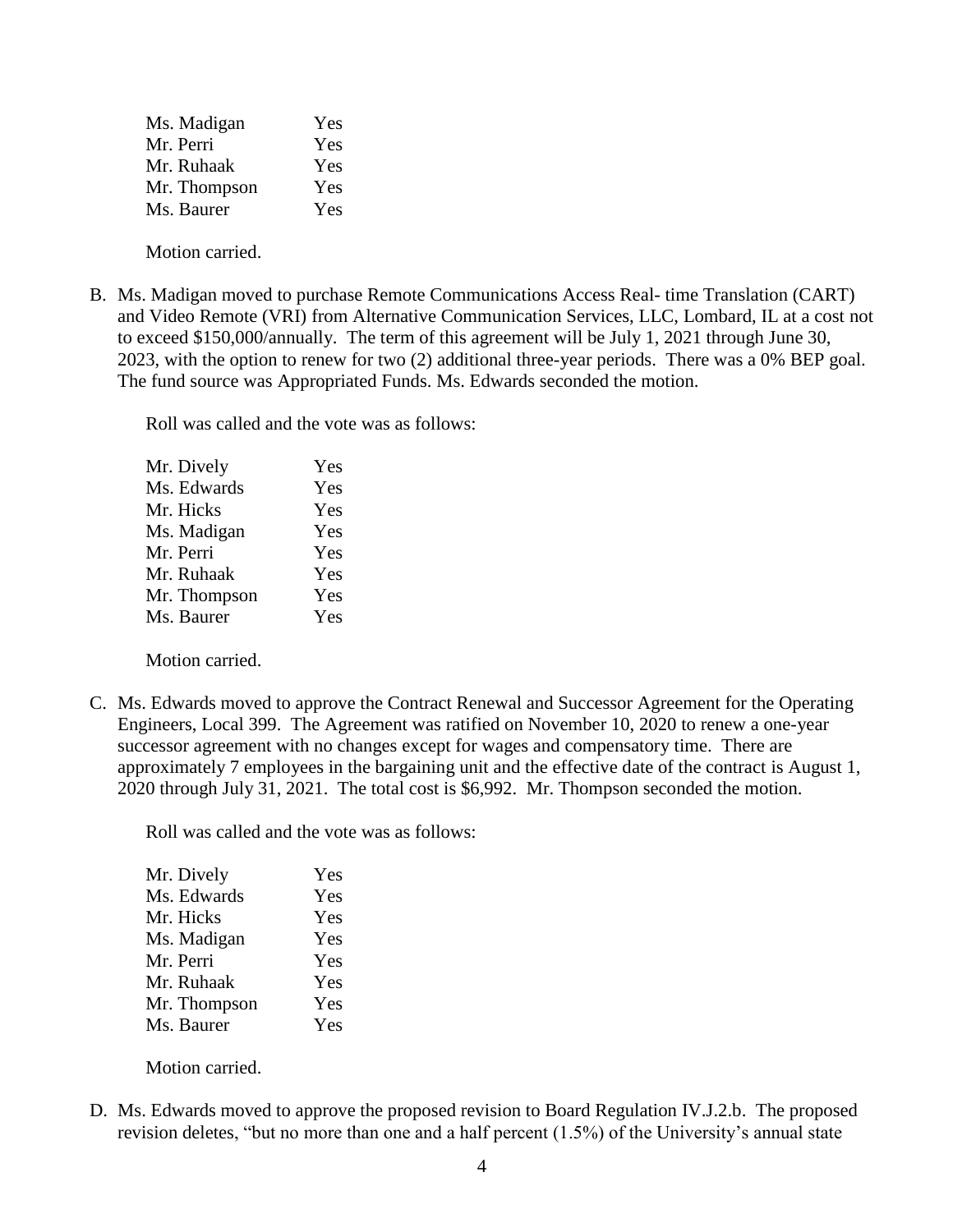appropriation may be expended for intercollegiate athletics unless approved by the Board." Mr. Hicks seconded the motion.

Roll was called and the vote was as follows:

| Mr. Dively   | Yes |
|--------------|-----|
| Ms. Edwards  | Yes |
| Mr. Hicks    | Yes |
| Ms. Madigan  | Yes |
| Mr. Perri    | Yes |
| Mr. Ruhaak   | Yes |
| Mr. Thompson | Yes |
| Ms. Baurer   | Yes |
|              |     |

Motion carried.

E. Ms. Edwards moved to approve the modification to the Faculty Senate Constitution. The Faculty Senate constitution currently states that a faculty member must be in at least their fourth semester of appointment at the university to be eligible to run for elected university committee positions. The Faculty Senate proposes, "Any member of the faculty shall be eligible for nomination and election to any of the standing committees of the faculty." Mr. Thompson seconded the motion.

Roll was called and the vote was as follows:

| Mr. Dively   | Yes |
|--------------|-----|
| Ms. Edwards  | Yes |
| Mr. Hicks    | Yes |
| Ms. Madigan  | Yes |
| Mr. Perri    | Yes |
| Mr. Ruhaak   | Yes |
| Mr. Thompson | Yes |
| Ms. Baurer   | Yes |
|              |     |

Motion carried.

F. Ms. Edwards moved to approve the Temporary COVID-19 Paid Sick Leave Policy retroactively to January 1, 2021. The policy can be viewed at this link, [https://www.eiu.edu/humanres/benefits/Temporary%20COVID-](https://www.eiu.edu/humanres/benefits/Temporary%20COVID-19%20Emergency%20Paid%20Sick%20Leave%20Policy.pdf)[19%20Emergency%20Paid%20Sick%20Leave%20Policy.pdf](https://www.eiu.edu/humanres/benefits/Temporary%20COVID-19%20Emergency%20Paid%20Sick%20Leave%20Policy.pdf)  Mr. Dively seconded the motion.

Roll was called and the vote was as follows:

| Mr. Dively  | Yes |
|-------------|-----|
| Ms. Edwards | Yes |
| Mr. Hicks   | Yes |
| Ms. Madigan | Yes |
| Mr. Perri   | Yes |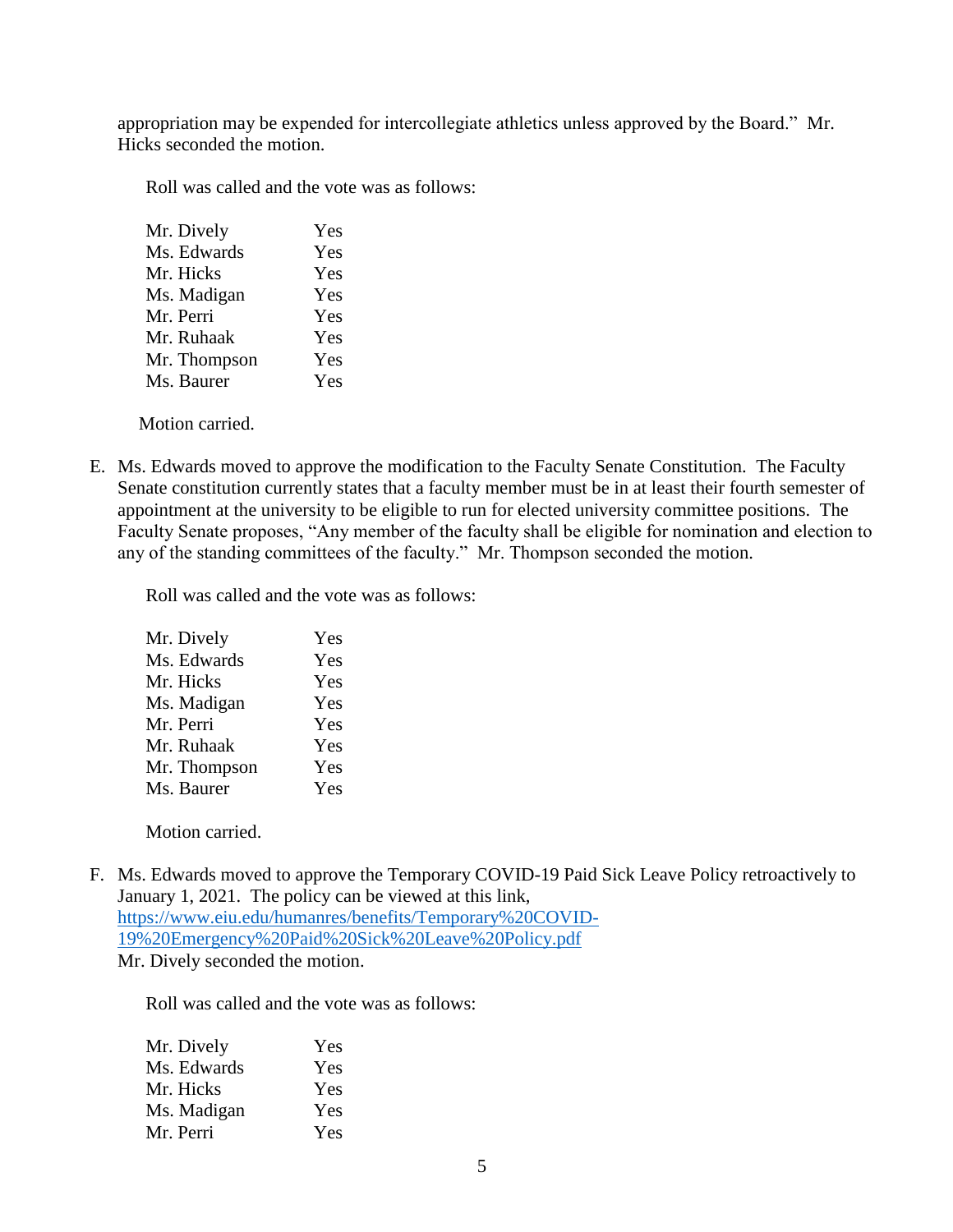| Mr. Ruhaak   | Yes. |
|--------------|------|
| Mr. Thompson | Yes. |
| Ms. Baurer   | Yes. |
|              |      |

Motion carried.

## **Information Items**

### **President's Report**

.

Dr. Glassman thanked the technology professionals from the University Union, ITS, and Doudna for their hard work.

Provost Gatrell introduced Mr. Nick Shaw, Chair of the Theater Department. Today the theater Department will be doing a cutting of Anton Chekhov's The Seagull. Anne Thibault did an adaption and turned it into a film version. Today they will be showing two clips, one from Act II and one from Act IV followed by a Q & A.

### **Reports from Constituencies**

#### Faculty Senate

Don Holly reported that Faculty Senate has met twice since the last Board meeting. We now have the EIU alerts going off at 9:25 instead of 10:30 a.m. on the first Tuesday of the month. The Faculty Senate and the faculty at large voted to change their Constitution, and it came to the Board at today's meeting for approval. It was suggested at the December meeting to go  $a +/2$  grading system. Currently, there are 10 points between letter grades, and Dr. Holly's opinion is that 10 points is too wide a spread. The Faculty is discussing combining all grade appeal committees into a university-wide grade appeal committee.

Staff Senate – No report

#### Student Government

Noor-ul-Haash Khamisani introduced herself to the Board. She reported that special elections are scheduled for April 25 and 26. Pantherpalooza is scheduled on February 1. This virtual event will give students an opportunity to visit 175+ RSOs. Noor also discussed some initiatives that are in the planning stage for the remainder of her term as Student Body President which includes mental health awareness, sexual assault awareness, rebuilding student action teams, and collaborating with other student body presidents online to discuss common issues and themes.

### **Summary of Purchases \$100,000-\$249,999 --** None

### **FY 2020 Deposit and Investment Report**

For the quarter ending December 31, 2020, the University had an average daily invested cash balance of \$52,191,610.38 and a net average daily balance of \$49,712,090.68. The annualized average yield was 0.11 percent. The market value of the university's endowment portfolio as of December 31, 2020 was \$5,951,322,09. The portfolio had a 10.75 percent return for the quarter. In addition, the university's Buckler Farm had a total market value of \$2,567,960.43 as of December 31, 2020.